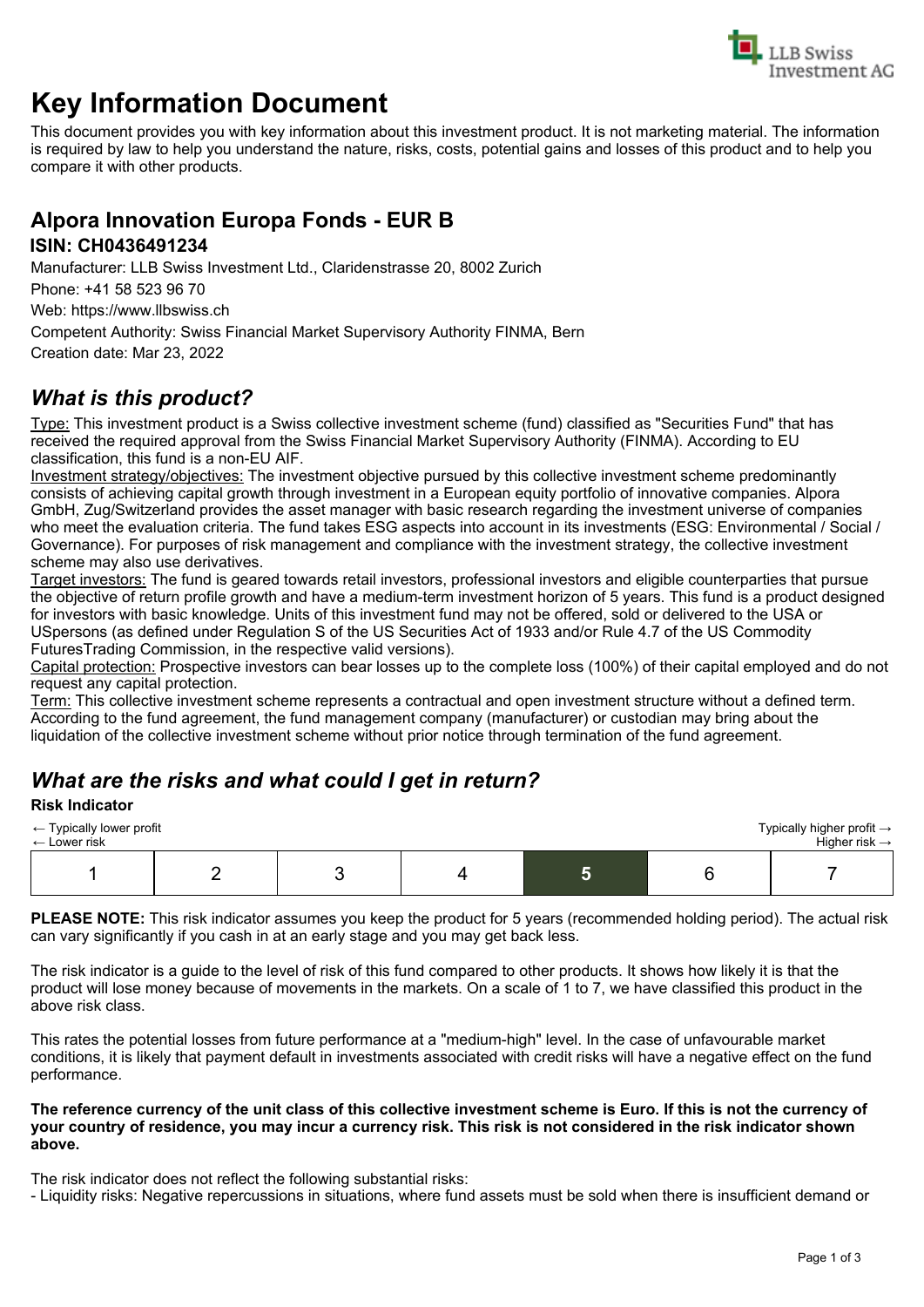

demand exists only at significantly lower prices.

- Operational risks: Erroneous processes, technical errors or catastrophes can lead to losses.

- Risks related to the application of financial techniques: The fund may use financial techniques, such as derivatives, in order to increase the earnings opportunities of the fund. These increased opportunities involve increased risks of losses.

- Currency risks: The risk of loss araising from exchange-rate fluctuations or due to exchange control regulations.

The collective investment scheme is not hedged against market or credit risks.

### *Performance Scenarios*

| Investment: EUR 10.000,00<br><b>Scenarios</b> |                     | 1 year        | 3 years       | 5 years (RHP) |
|-----------------------------------------------|---------------------|---------------|---------------|---------------|
| Unfavourable                                  | Amount payed out    | EUR 8.851,76  | EUR 9.700,55  | EUR 11.290,07 |
|                                               | avg. yield per year | -11.48%       | $-1.01\%$     | 2.46%         |
| Moderate                                      | Amount payed out    | EUR 11.554,53 | EUR 15.357,00 | EUR 20.410,81 |
|                                               | avg. yield per year | 15.55%        | 15.37%        | 15.34%        |
| Favourable                                    | Amount payed out    | EUR 14.971,72 | EUR 24.133,08 | EUR 36.628,58 |
|                                               | avg. yield per year | 49.72%        | 34.13%        | 29,65%        |
| <b>Stress</b>                                 | Amount payed out    | EUR 2.030,95  | EUR 3.493,66  | EUR 2.436,78  |
|                                               | avg. yield per year | -79.69%       | $-29.57\%$    | $-24.60\%$    |

This table shows the amount you could get back over the next 5 years (recommended holding period - RHP) under different scenarios, assuming that you invest 10,000 in the fund currency. The scenarios shown illustrate how your investment could perform. You can compare them with the scenarios of other products. The scenarios presented are an estimate of future performance based on evidence from the past on how the value of this investment varies, and are not an exact indicator. What you get will vary depending on how the market performs and how long you keep the investment. **The scenarios shown are only an indication of some of the possible outcomes based on recent returns. Actual returns could be lower.** The stress scenario shows what you might get back in extreme market circumstances, and it does not take into account the situation where we are not able to pay you.

The figures shown include all the costs of the fund itself, but may not include all the costs that you pay to your advisor or distributor. The figures do not take into account your personal tax situation, which may also affect how much you get back.

### *What happens if LLB Swiss Investment Ltd. is unable to pay out?*

Investments in the collective investment scheme are held separately from the assets of the fund management company LLB Swiss Investment Ltd. and by the respective custodian. In the case of the insolvency of LLB Swiss Investment Ltd., you will therefore not lose your investments.

### *What are the costs?*

#### **Costs over time**

The Reduction in Yield (RIY) shows what impact the total costs you pay will have on the investment return you might get. The total costs take into account one-off, ongoing and incidental costs. The amounts shown here are the cumulative costs of the fund itself, for three different holding periods. They include potential early exit penalties. The figures assume you invest 10'000 in the fund class currency. The figures are estimates and may change in the future.

The person selling you or advising you about this fund may charge you other costs. If so, this person will provide you with information about these costs, and show you the impact that all costs will have on your investment over time.

| Investment: EUR 10.000,00<br><b>Scenarios</b> | 1 year     | 3 vears    | 5 years (RHP) |
|-----------------------------------------------|------------|------------|---------------|
| Total costs                                   | EUR 200,95 | EUR 815.24 | EUR 1.837,64  |
| Reduction in yield (RIY) per year             | 1,74%      | 1,74%      | 1,74%         |

#### **Composition of costs**

The table below shows: a) the impact each year of the different type of costs on the investment return you might get at the end of the recommended holding period; b) the meaning of the different cost categories.